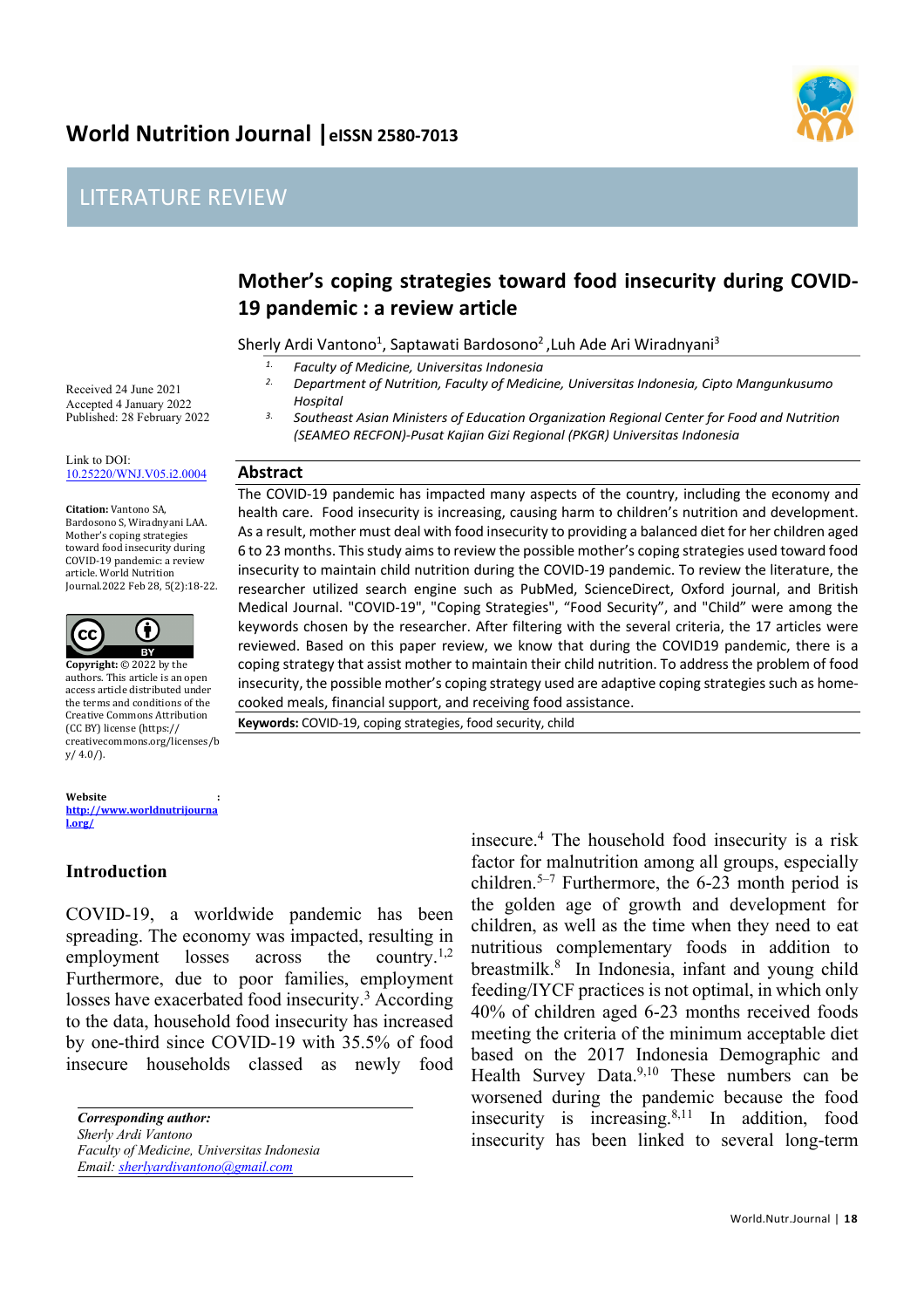

Figure. 1 Flow diagram of the article selection

health consequences, including an increased risk of chronic illness, cognitive and functional deficits, and depression in mothers.12 As a result, the mother must deal with food insecurity during the pandemic with coping strategy. Coping strategy are not a unidimensional behavior but are attained by many behaviors, cognitions, and perceptions that form remedial actions undertaken by people with survival and livelihood are compromised or threatened.13,14 It was practiced to increase the accessibility of food in their households to maintain the nutrition of the household member.<sup>15</sup> To the best our knowledge, there are few studies on mother's coping strategies in maintaining the adequate dietary intake of their children aged 6-23 months. The purpose of this paper is to conduct a review of the literature on the possible mother's coping strategies used toward food insecurity during the COVID-19 pandemic.

### **Methods**

PubMed, ScienceDirect, Oxford Journal, and BMJ (British Medical Journal) were among the search engines utilized by the researcher. The keywords used in the article searching were the combinations of the terms including "COVID-19", "Coping Strategies", "Food Security", and "Child", The articles searching was carried out in two stage, that September 2020 – December 2020 and May – December 2021. In the first stage the researchers conducted a review of coping strategies toward food insecurity in general and during COVID-19, while in the second stage the researchers searched for updated article related COVID-19 context. The articles reviewed included in this study are those written in english, research articles, full text available, and eligible by critical appraisal.16 Researchers have confirmed that no selected articles are doubled. The management of articles were conducted with named of each articles with order of author, year, and title of the article which saved in one folder on Zotero. Systematic review and retrospective studies with quantitative and qualitative study were included **(Figure 1)**.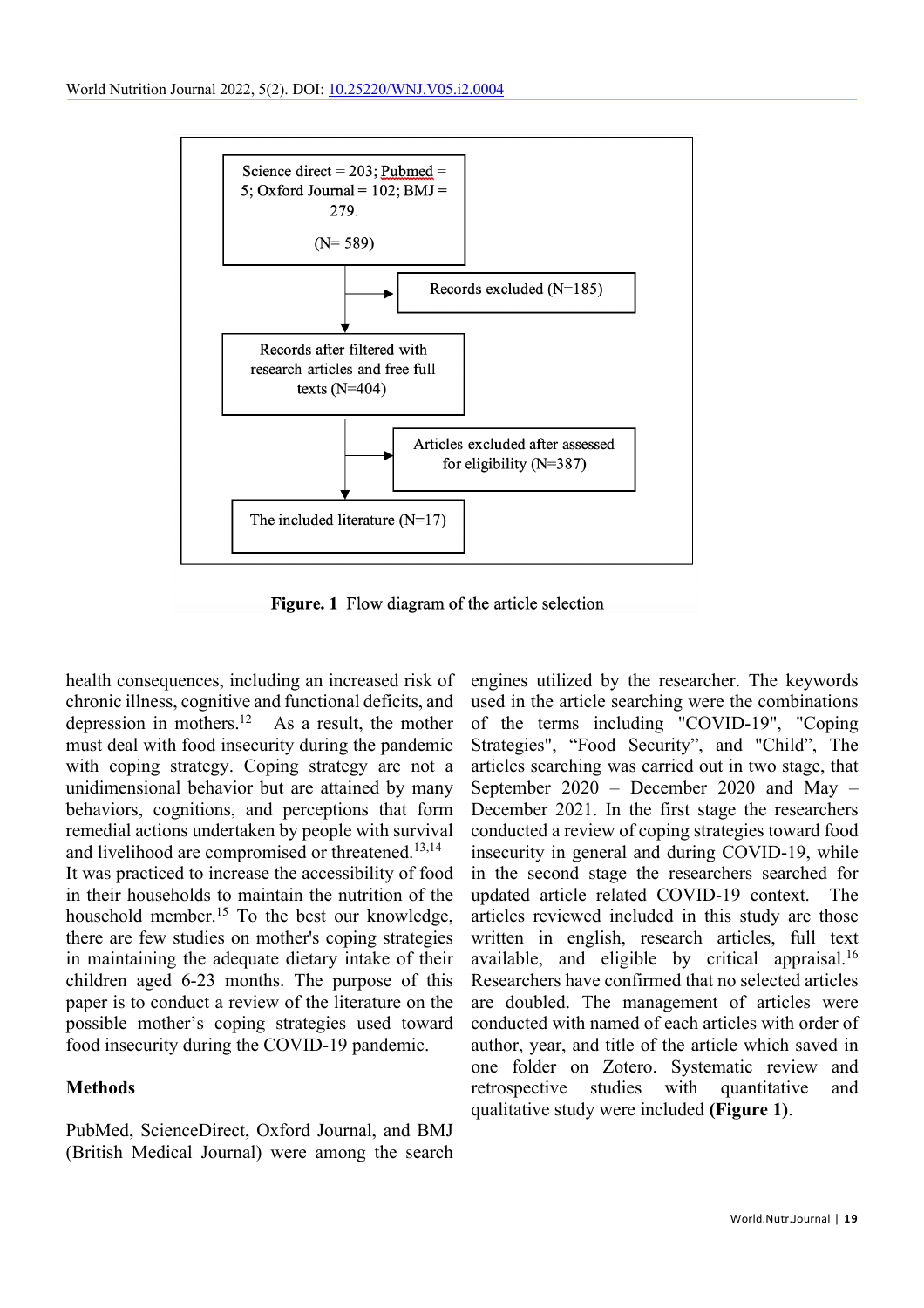#### **Findings**

A total 17 articles were reviewed by the researchers. Based on the literature review, people's coping strategy differ based on their location, community, social group, family, and cultural context. In addition, people's coping strategy are impacted by their past experiences. In Nansanga, Central Zambia, they were able to demonstrate, that socioeconomic differences influenced the coping strategy. For example, the low wealth class did seasonal jobs, the middle wealth class sold land to miners and trees, the high wealth class was selling alcohol and local brew.17 Formal and informal work have influenced coping strategies in Sub-Saharan Africa. Food intake is lower in informally employed households, and coping strategy are used more frequently.18 In the study that covering 62 countries such as Africa, Asia, Europe, Oceania and the Americas found that several reports highlighted that the financial impacts were tend to be higher for urban households than rural.<sup>11</sup> In Myanmar, people living in rural areas used loans more often than those living in urban.19 In Bangladesh, people who live in rural areas were mild to moderate food insecure adopted either financial or both financial and food compromised coping strategies. But people who live in urban area with mild to moderate food insecure mostly applied both forms of coping strategies. Besides that, in severely food insecure household, most of them adopted both forms of coping strategies to survive.<sup>7</sup>

There are examples of household coping strategies such as farming, saving, loans, foraging of crisis food (roots, berries), sale of household assets, migration, sales of relief goods, child labor, prostitution, theft, violence.<sup>13</sup> Food insecure households in the United States have reported using coping strategy such as buying a limited variety of foods, relying on low-cost options, cooking in bulk, sharing food, shopping on promotions, using coupons, and making trade-offs between food and other family costs. They were also skipping meals at the end of the month. $12$ 

#### **Coping Strategy during Pandemic COVID-19**

During pandemic COVID-19, several studies found that coping strategies has differ by gender. Women have more financial impacts rather than men. $^{11}$ Several women have been laid off as a result of the COVID-19 pandemic. In Egypt, the fisher wives who having the children transient from housewifes into fish vendor while the fishermen tend to seek another gainful employment elsewhere.20 Apart from that, in Indonesia, men began online marketing or adapted their motorcycles into motor taxis, even though their earnings were not much higher than their previous job's salary. Borrowing money from friends or loan sharks is a frequent household coping strategies. There is a voluntary contribution that rises during the pandemic in some areas.<sup>21</sup>

An overview of coping strategies in foodinsecure households is provided in response to a pandemic or crisis that may raise the likelihood of food insecurity. During the pandemic of COVID-19 in the United Kingdom, food insecurity was linked to consumption of high-energy-density foods, overeating, overweight/obesity, decreased intake of fruits and vegetables, and an increase in homeprepared consumption in adults.22 The study from eighty-two countries survey, there were 14.5% Children were reported to be having difficulty obtaining appropriate food.23 Children and women in Bangladesh have been affected by the quality and amount of food available, putting them at risk of acute malnutrition due to a lack of nutritional variety. To deal with food insecurity, the majority of individuals borrowed money or food.<sup>7</sup> In Pakistan, the people who rely on government assistance by financial support have improved their food security during the COVID-19 pandemic.<sup>24</sup> Most of the households who experiencing food insecurity were more likely to engage in food-related coping strategies such as reduce the quality and quantity of food by relied on less preferred foods, reduced portion sizes, number of meals during COVID-19 pandemic, and borrowing money to buy food.<sup>23,25</sup> Based on the other study, It was found the food assistance program were one of the strategy to helped the household facing food insecurity during COVID-19 pandemic.<sup>26</sup>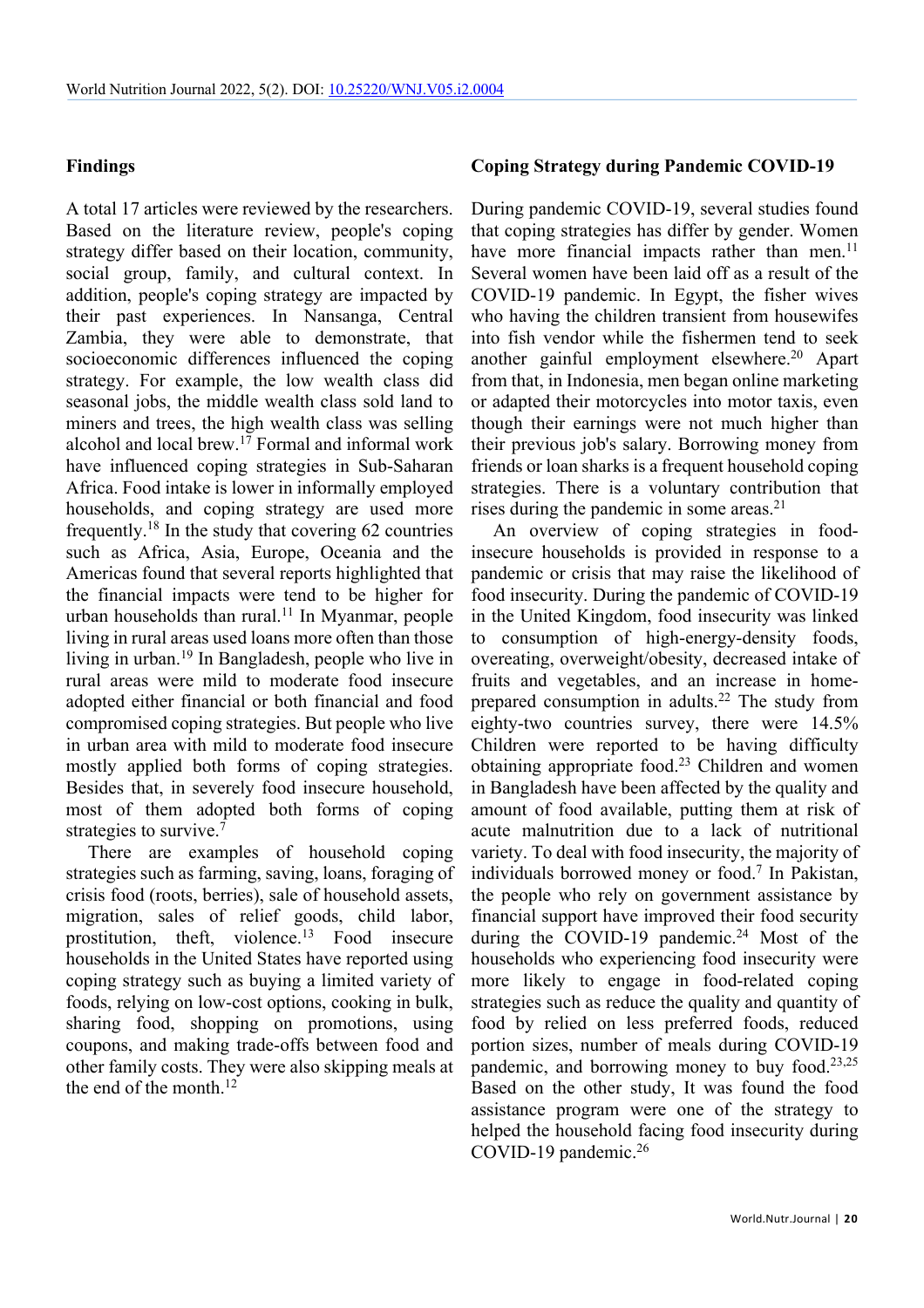Aside from that, there are many types of coping strategy, such as adaptive and maladaptive coping strategies. Behavioural disengagement, self-blame, and poor acceptance were among the maladaptive coping methods. Before lockdown, they were linked to emotional and uncontrollable eating, which worsened as stress increased. Increased consumption of fruits and vegetables, as well as home-cooked meals, was associated with reduced food insecurity and more adaptive coping strategies. Exercising and getting enough sleep are both elements of adaptive and problem-focused coping techniques.22

### **Conclusion**

To the best our knowledge, we conclude that all mothers were encouraged to learn about an adaptive coping strategies. Early detection of at-risk children in food-insecure households must be reactivated by community nutrition and health workers to combat the risk of increasing undernourished. <sup>27</sup> The food assistance program would be good idea to assist mothers in coping with food insecurity during COVID-19 pandemic. Furthermore, for a better living, all sectors, including government, health, and social services, should act collaboratively.

## **Conflict of Interest**

Authors declared no conflict of interest regarding this article.

### **Open Access**

This article is distributed under the terms of the Creative Commons Attribution 4.0 International Licence

(http://creativecommons.org/licenses/by/4.0/),

which permits unrestricted use, distribution, and reproduction in any medium, provided you give appropriate credit to the original author(s) and the source, provide a link to the Creative Commons license, and indicate if changes were made.

#### **References**

- 1. Nieuwenhuijsen MJ. COVID19 and the city; from the short term to the long term. Environ Res. 2020;191:1– 3. DOI: 10.1016/j.envres.2020.110066
- 2. ILO. ILO Monitor: COVID-19 and the World of Work, Seven Edition. [Internet]. 2021 p. 1–12. Available from: https://www.ilo.org/wcmsp5/groups/public/@dgreport s/@dcomm/documents/briefingnote/wcms\_767028.pdf
- 3. Milovanska-Farrington S. Job Loss and Food Insecurity during the COVID-19 Pandemic. IZA Inst Labor Econ. 2020;14273:1–27. Available from: http://ftp.iza.org/dp14273.pdf
- 4. Niles MT, Bertmann F, Belarmino EH, Wentworth T, Biehl E, Neff R. The early food insecurity impacts of COVID-19. Nutrients. 2020;12(2096):1–19. DOI: 10.3390/nu12072096
- 5. Ali D, Saha KK, Nguyen PH, Diressie MT, Ruel MT, Menon P, et al. Household Food Insecurity Is Associated with Higher Child Undernutrition in Bangladesh, Ethiopia, and Vietnam, but the Effect Is Not Mediated by Child Dietary Diversity. J Nutr. 2013 Dec 1;143(12):2015–21. DOI: https://doi.org/10.3945/jn.113.175182
- 6. Grammatikopoulou MG, Gkiouras K, Theodoridis X, Markaki AG, Chourdakis M, Goulis DG. Food insecurity increases the risk of malnutrition among community-dwelling older adults. 2019;119:8– 13. DOI: 10.1016/j.maturitas.2018.10.009
- 7. Das S, Rasul MdG, Hossain MS, Khan A-R, Alam MA, Ahmed T, et al. Acute food insecurity and short-term coping strategies of urban and rural households of Bangladesh during the lockdown period of COVID-19 pandemic of 2020: report of a cross-sectional survey. BMJ Open. 2020;10:1–12. DOI: 10.1136/bmjopen-2020-043365
- 8. Akseer N, Kandru G, Keats EC, Bhutta ZA. COVID-19 pandemic and mitigation strategies: implications for maternal and child health and nutrition. Am J Clin Nutr. 2020 Aug;112(2):251–6. DOI: https://doi.org/10.1093/ajcn/nqaa171
- 9. Puspitasari MD, Gayatri M. Indonesia Infant and Young Child Feeding Practice: The Role of Women's Empowerment in Household Domain. Glob J Health Sci. 2020;12(9):1–16. DOI:10.5539/gjhs.v12n9p129
- 10. National Population and Family Planning Board, Statistics Indonesia, Ministry of Health, The DHS Program ICF. Indonesia Demographic and Health Survey 2017. Jakarta: National Population and Family Planning Board; 2018 p. 186–8. Available from: https://dhsprogram.com/pubs/pdf/FR342/FR342.pdf
- 11. Bene C, Bakker D, Chavarro MJ, Even B, Melo J, Sonneveld A. Global assessment of the impacts of COVID-19 on food security. Elsevier. 2021;31. DOI:https://doi.org/10.1016/j.gfs.2021.100575